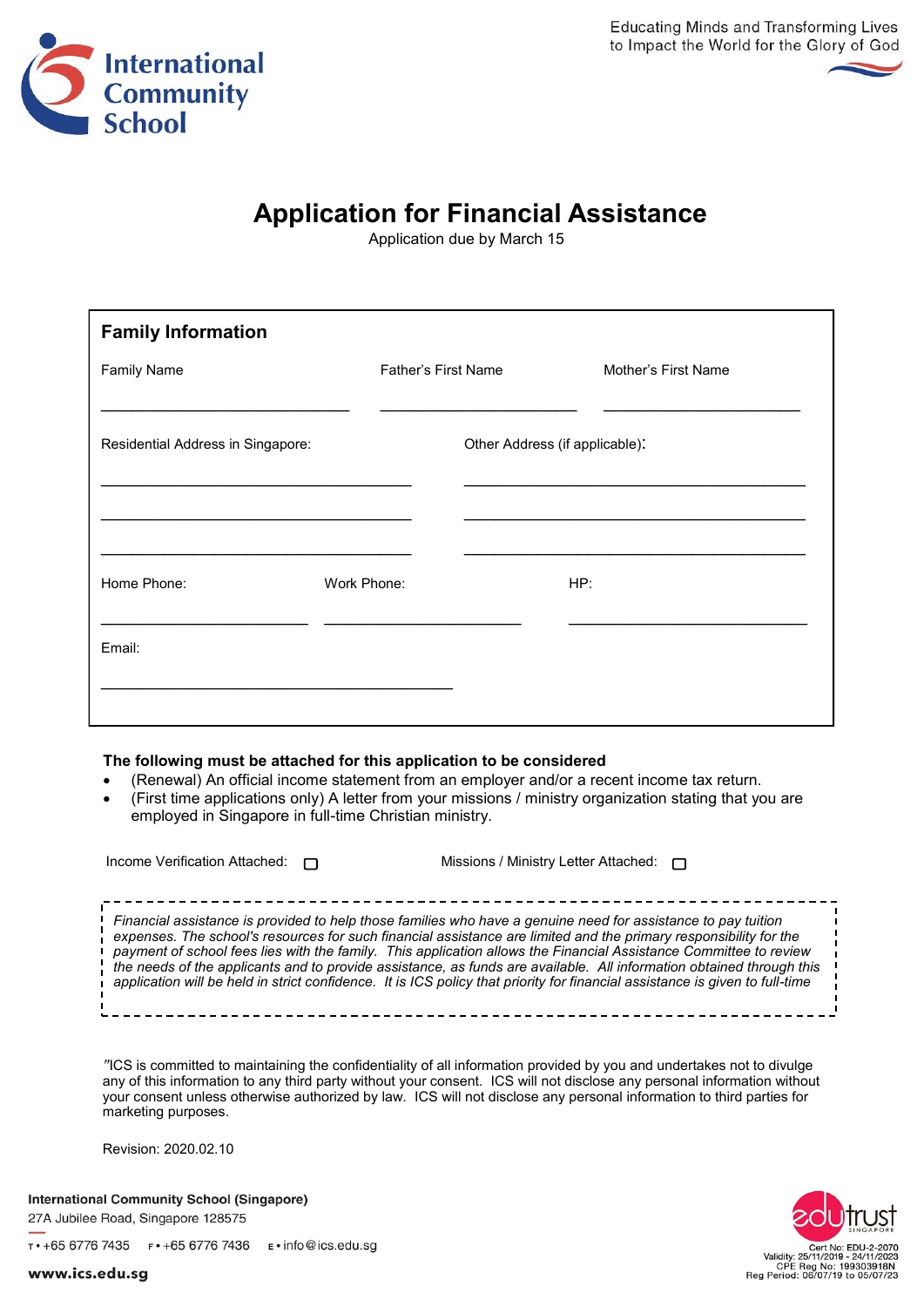



|                                                                                         | Husband:                                                                                                                                                                                                                             | Wife:                                                                                           |
|-----------------------------------------------------------------------------------------|--------------------------------------------------------------------------------------------------------------------------------------------------------------------------------------------------------------------------------------|-------------------------------------------------------------------------------------------------|
| Employer's Name:                                                                        |                                                                                                                                                                                                                                      |                                                                                                 |
| Employer's Address                                                                      |                                                                                                                                                                                                                                      |                                                                                                 |
|                                                                                         |                                                                                                                                                                                                                                      |                                                                                                 |
|                                                                                         |                                                                                                                                                                                                                                      |                                                                                                 |
| Employer's Telephone number                                                             | <u> 1980 - Andrea Andrew Maria (b. 19</u>                                                                                                                                                                                            |                                                                                                 |
| Position/Title of Employee:                                                             | <u> 1989 - Johann John Harry Harry Harry Harry Harry Harry Harry Harry Harry Harry Harry Harry Harry Harry Harry Harry Harry Harry Harry Harry Harry Harry Harry Harry Harry Harry Harry Harry Harry Harry Harry Harry Harry Har</u> |                                                                                                 |
| Singapore IC/FIN Number                                                                 | <u> 1980 - Andrea Andrew Maria (b. 19</u>                                                                                                                                                                                            |                                                                                                 |
| or Passport and Expiry Date:                                                            |                                                                                                                                                                                                                                      |                                                                                                 |
| Monthly Salary in Sing. \$                                                              |                                                                                                                                                                                                                                      |                                                                                                 |
| Monthly Medical Benefit                                                                 |                                                                                                                                                                                                                                      |                                                                                                 |
| Monthly Educational Allowance                                                           |                                                                                                                                                                                                                                      |                                                                                                 |
| Monthly Housing Allowance<br>or                                                         |                                                                                                                                                                                                                                      |                                                                                                 |
| Housing Provided by Company                                                             | $Yes$ <sub>___</sub> No ___                                                                                                                                                                                                          |                                                                                                 |
| Monthly Car Allowance<br>or                                                             |                                                                                                                                                                                                                                      |                                                                                                 |
| Car provided by Company                                                                 | Yes___ No___                                                                                                                                                                                                                         |                                                                                                 |
| Other Income                                                                            |                                                                                                                                                                                                                                      |                                                                                                 |
|                                                                                         | (List any support funds / income received from other sources including overseas income)                                                                                                                                              |                                                                                                 |
|                                                                                         | Estimate Total Family Liquid Assets (savings, checking, stocks, bonds, etc)                                                                                                                                                          |                                                                                                 |
|                                                                                         |                                                                                                                                                                                                                                      |                                                                                                 |
|                                                                                         |                                                                                                                                                                                                                                      |                                                                                                 |
|                                                                                         |                                                                                                                                                                                                                                      |                                                                                                 |
|                                                                                         |                                                                                                                                                                                                                                      |                                                                                                 |
| How long do you intend to stay in Singapore? ______________________                     |                                                                                                                                                                                                                                      |                                                                                                 |
| <b>International Community School (Singapore)</b><br>27A Jubilee Road, Singapore 128575 |                                                                                                                                                                                                                                      |                                                                                                 |
|                                                                                         |                                                                                                                                                                                                                                      | Cert No: EDU-2-2070                                                                             |
| www.ics.edu.sg                                                                          |                                                                                                                                                                                                                                      | Validity: 25/11/2019 - 24/11/2023<br>CPE Reg No: 199303918N<br>Reg Period: 06/07/19 to 05/07/23 |